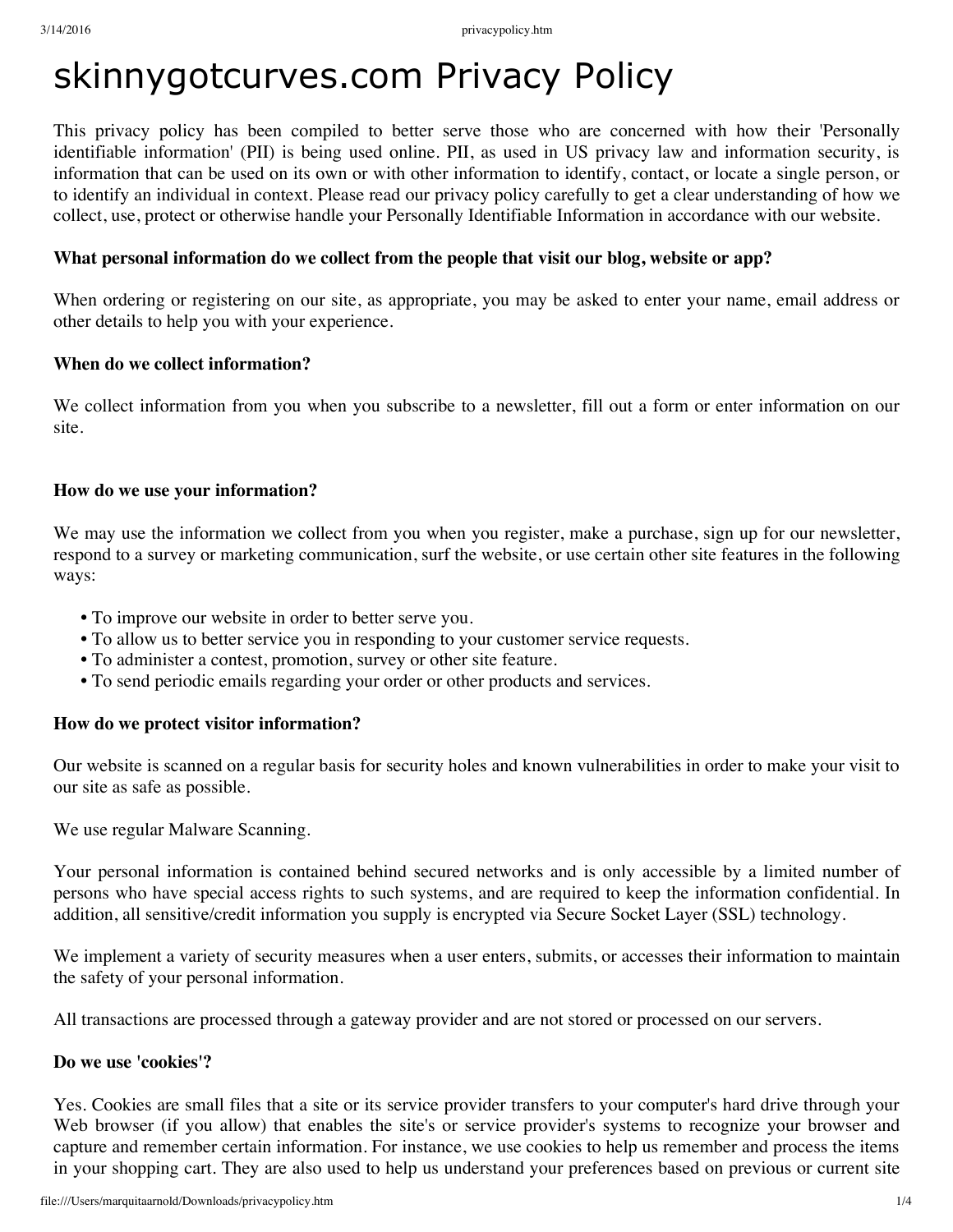#### 3/14/2016 privacypolicy.htm

activity, which enables us to provide you with improved services. We also use cookies to help us compile aggregate data about site traffic and site interaction so that we can offer better site experiences and tools in the future.

#### **We use cookies to:**

- **•** Understand and save user's preferences for future visits.
- **•** Keep track of advertisements.

**•** Compile aggregate data about site traffic and site interactions in order to offer better site experiences and tools in the future. We may also use trusted third-party services that track this information on our behalf.

You can choose to have your computer warn you each time a cookie is being sent, or you can choose to turn off all cookies. You do this through your browser (like Internet Explorer) settings. Each browser is a little different, so look at your browser's Help menu to learn the correct way to modify your cookies.

If you disable cookies off, some features will be disabled It won't affect the user's experience that make your site experience more efficient and some of our services will not function properly.

However, you can still place orders .

#### **Third-party disclosure**

We do not sell, trade, or otherwise transfer to outside parties your personally identifiable information unless we provide users with advance notice. This does not include website hosting partners and other parties who assist us in operating our website, conducting our business, or serving our users, so long as those parties agree to keep this information confidential. We may also release information when it's release is appropriate to comply with the law, enforce our site policies, or protect ours or others' rights, property, or safety.

However, non-personally identifiable visitor information may be provided to other parties for marketing, advertising, or other uses.

## **Third-party links**

Occasionally, at our discretion, we may include or offer third-party products or services on our website. These third-party sites have separate and independent privacy policies. We therefore have no responsibility or liability for the content and activities of these linked sites. Nonetheless, we seek to protect the integrity of our site and welcome any feedback about these sites.

#### **Google**

Google's advertising requirements can be summed up by Google's Advertising Principles. They are put in place to provide a positive experience for users. https://support.google.com/adwordspolicy/answer/1316548?hl=en

We use Google AdSense Advertising on our website.

Google, as a third-party vendor, uses cookies to serve ads on our site. Google's use of the DART cookie enables it to serve ads to our users based on previous visits to our site and other sites on the Internet. Users may opt-out of the use of the DART cookie by visiting the Google Ad and Content Network privacy policy.

#### **We have implemented the following:**

**•** Demographics and Interests Reporting

We along with third-party vendors, such as Google use first-party cookies (such as the Google Analytics cookies) and third-party cookies (such as the DoubleClick cookie) or other third-party identifiers together to compile data regarding user interactions with ad impressions and other ad service functions as they relate to our website.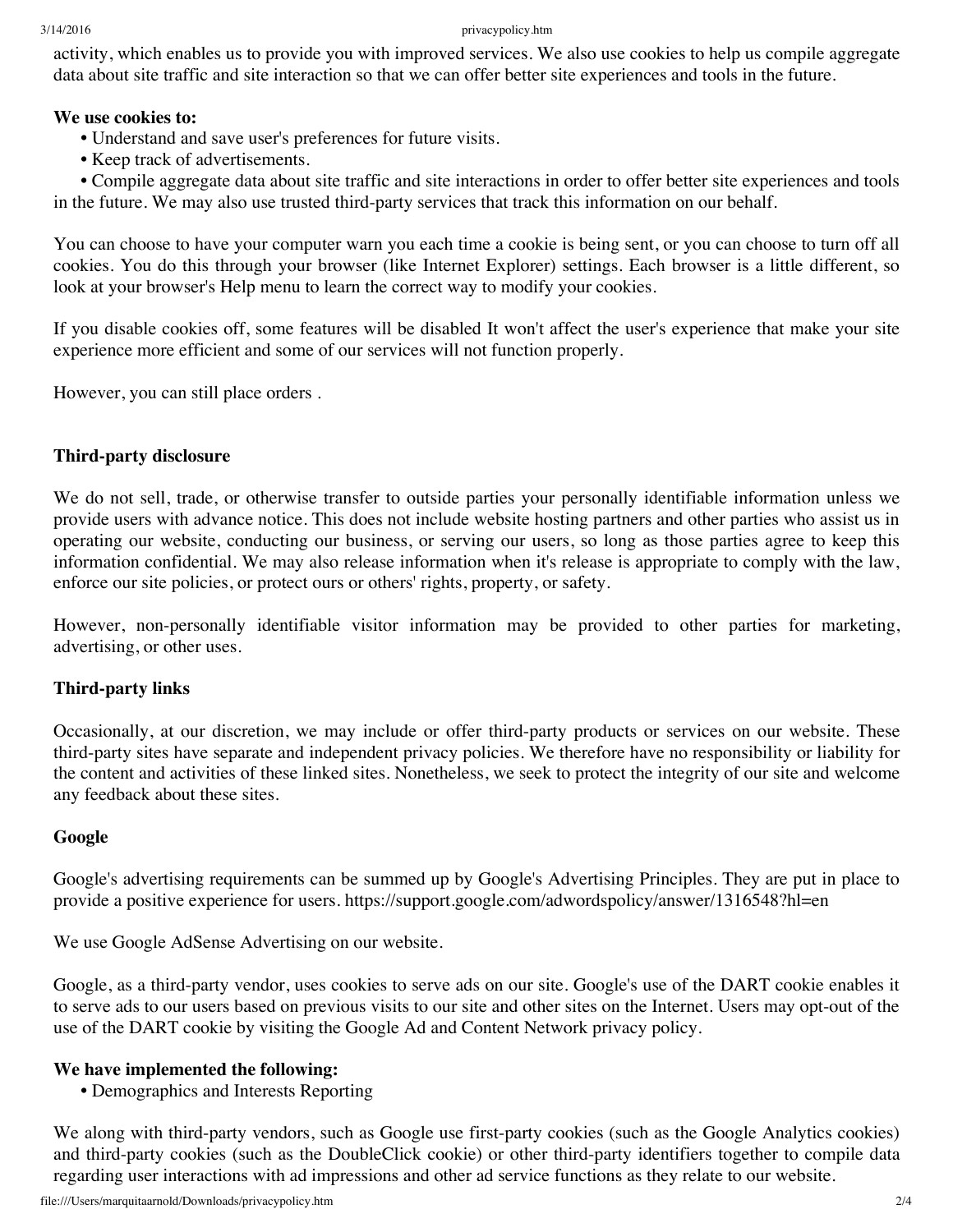Opting out:

Users can set preferences for how Google advertises to you using the Google Ad Settings page. Alternatively, you can opt out by visiting the Network Advertising initiative opt out page or permanently using the Google Analytics Opt Out Browser add on.

#### **California Online Privacy Protection Act**

CalOPPA is the first state law in the nation to require commercial websites and online services to post a privacy policy. The law's reach stretches well beyond California to require a person or company in the United States (and conceivably the world) that operates websites collecting personally identifiable information from California consumers to post a conspicuous privacy policy on its website stating exactly the information being collected and those individuals with whom it is being shared, and to comply with this policy. - See more at: http://consumercal.org/california-online-privacy-protection-act-caloppa/#sthash.0FdRbT51.dpuf

#### **According to CalOPPA we agree to the following:**

Users can visit our site anonymously.

Once this privacy policy is created, we will add a link to it on our home page or as a minimum on the first significant page after entering our website.

Our Privacy Policy link includes the word 'Privacy' and can be easily be found on the page specified above.

Users will be notified of any privacy policy changes:

- **•** On our Privacy Policy Page
- Users are able to change their personal information:
	- **•** By emailing us

#### **How does our site handle do not track signals?**

We honor do not track signals and do not track, plant cookies, or use advertising when a Do Not Track (DNT) browser mechanism is in place.

#### **Does our site allow third-party behavioral tracking?**

It's also important to note that we allow third-party behavioral tracking

#### **COPPA (Children Online Privacy Protection Act)**

When it comes to the collection of personal information from children under 13, the Children's Online Privacy Protection Act (COPPA) puts parents in control. The Federal Trade Commission, the nation's consumer protection agency, enforces the COPPA Rule, which spells out what operators of websites and online services must do to protect children's privacy and safety online.

We do not specifically market to children under 13.

#### **Fair Information Practices**

The Fair Information Practices Principles form the backbone of privacy law in the United States and the concepts they include have played a significant role in the development of data protection laws around the globe. Understanding the Fair Information Practice Principles and how they should be implemented is critical to comply with the various privacy laws that protect personal information.

## In order to be in line with Fair Information Practices we will take the following responsive action, should a **data breach occur:**

We will notify the users via email **•** Within 7 business days We will notify the users via in-site notification